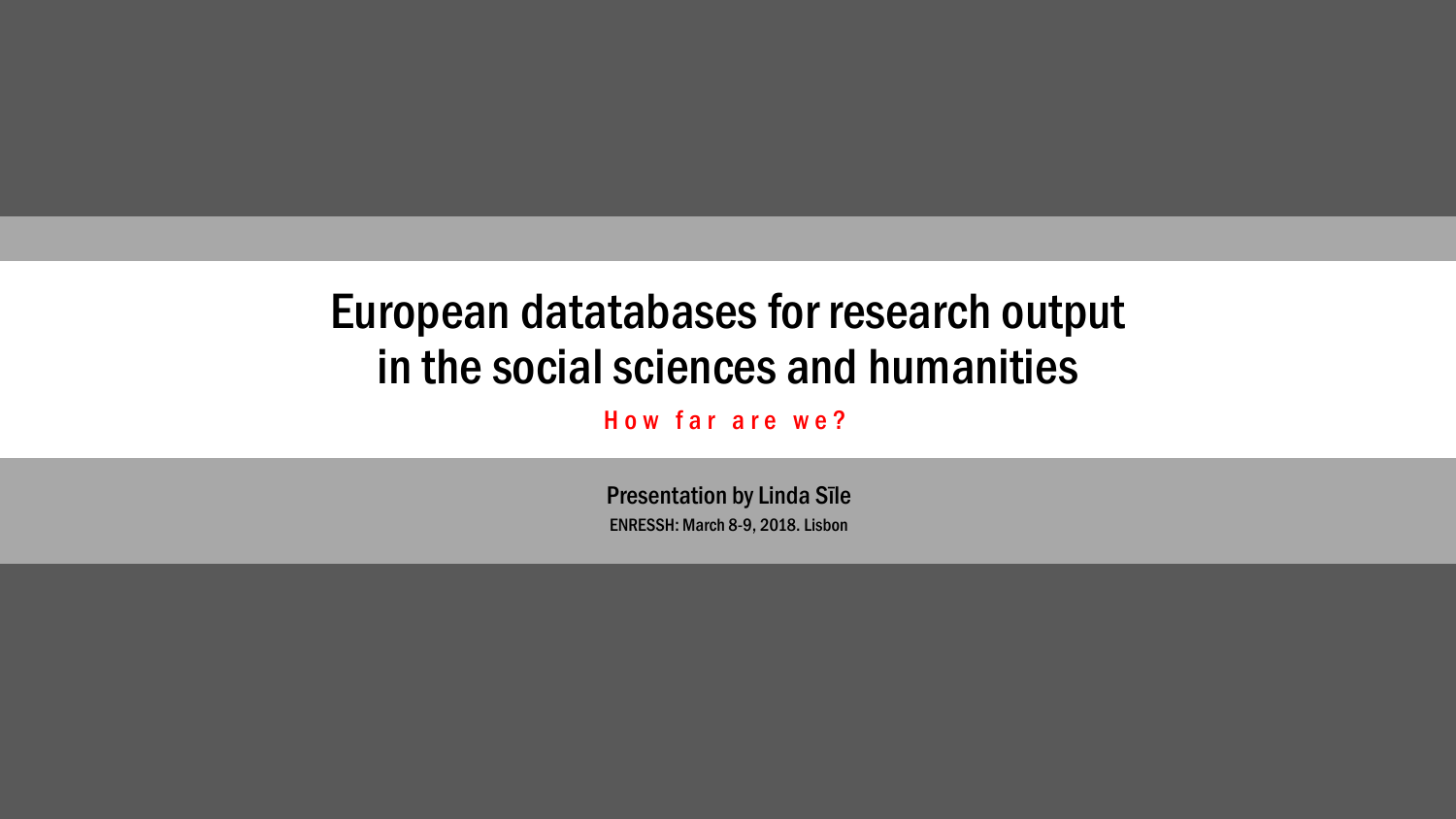## So far

Survey #1: identification of databases, brief descriptions [see report\*] Scope 41 countries; responses from 39 countries

Survey #2: comprehensiveness, data processing, basic indicators Scope 17 countries; responses from 13 countries

Workshop on work practices with national bibliographic databases

\*Sīle, L., Guns, R., Sivertsen, G., & Engels, T. C. E. (2017). European Databases and Repositories for Social Sciences and Humanities Research Output (p. 25). Antwerp: ECOOM & ENRESSH. https://doi.org/10.6084/m9.figshare.5172322.v2.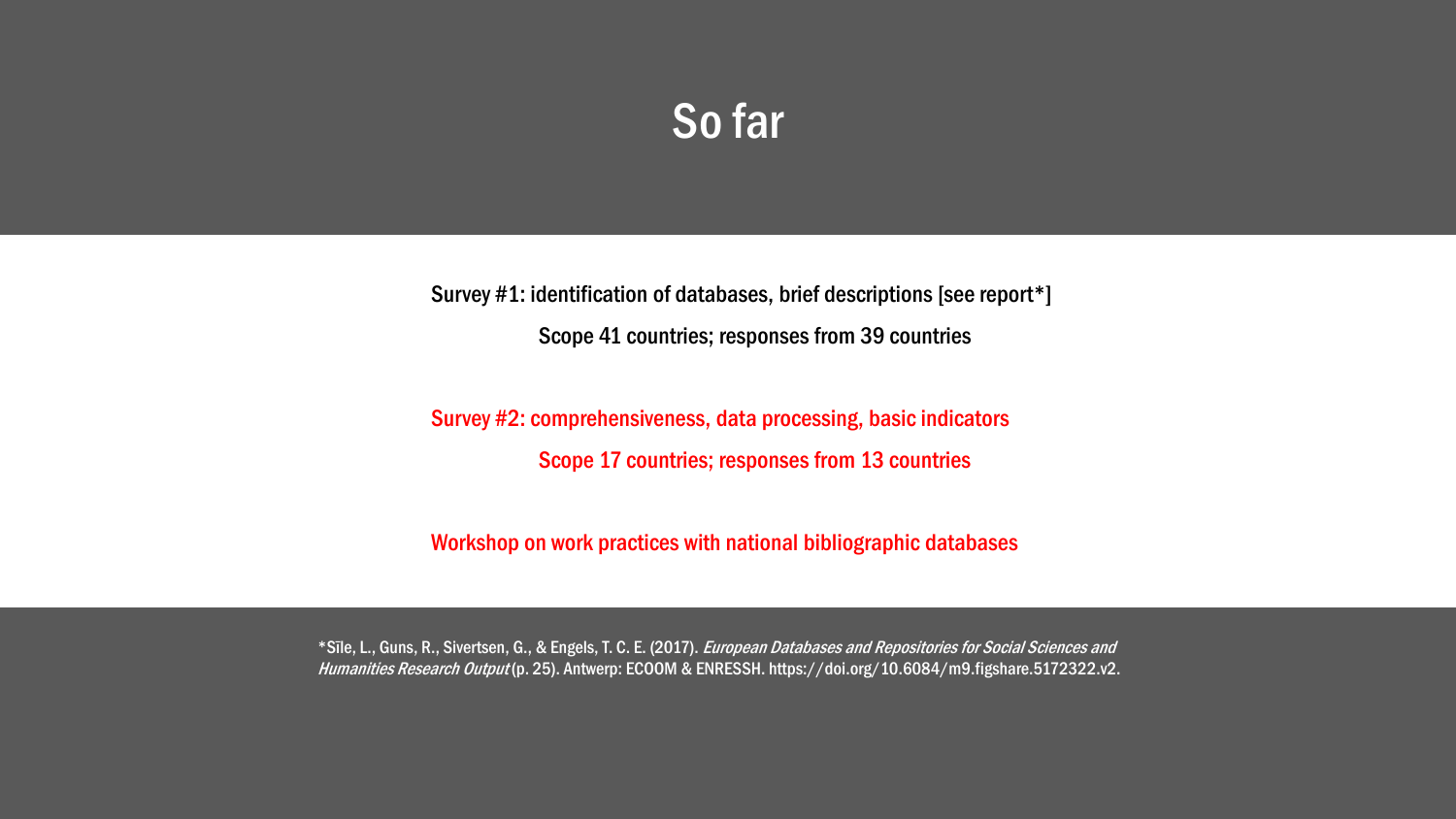## In the survey #1

#### (differences in the) comprehensiveness of national databases

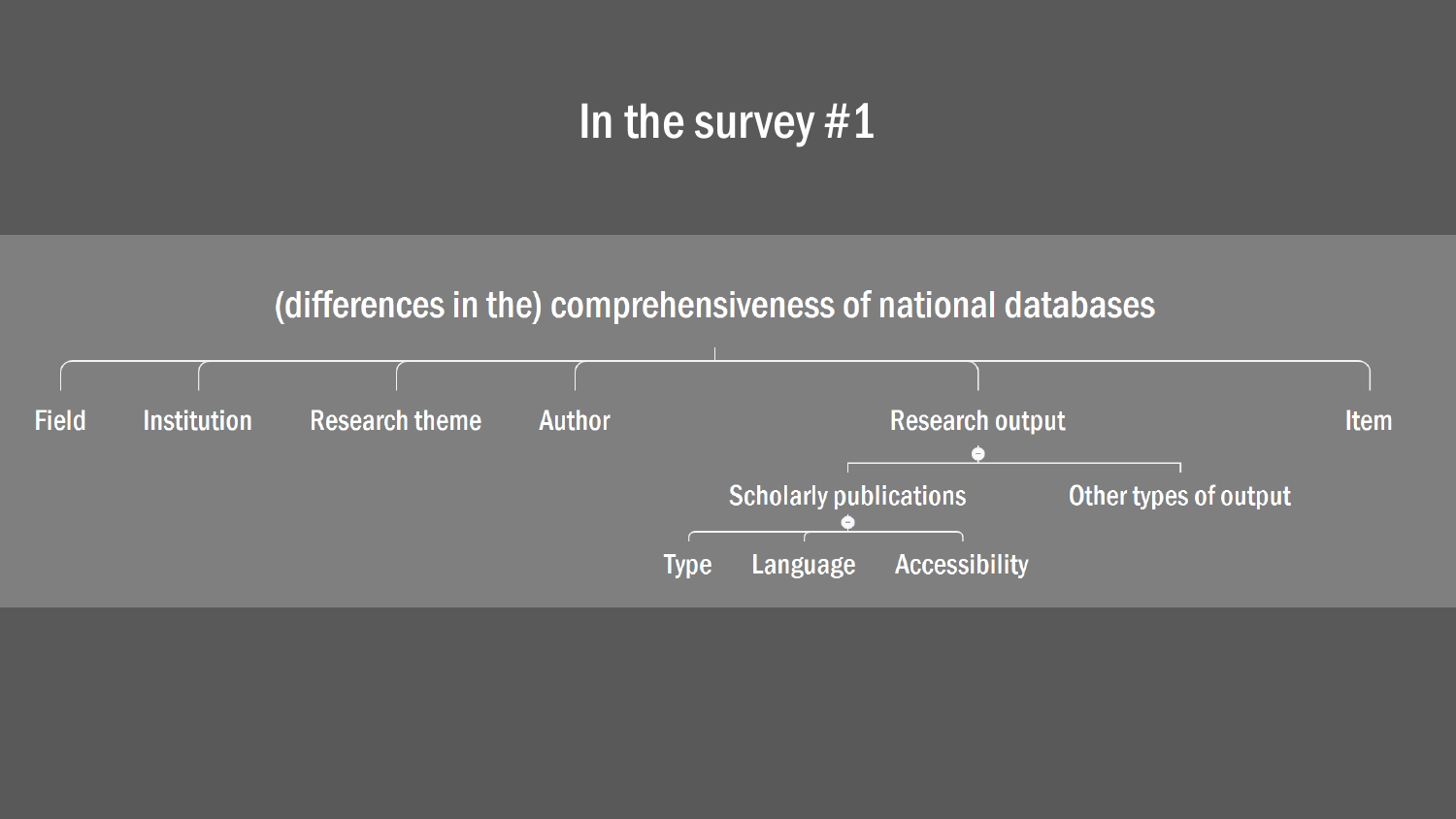#### Comprehensive database for research output?

Database for research output structured set of bibliographic metadata on research output

Comprehensive **captures** the total volume of research output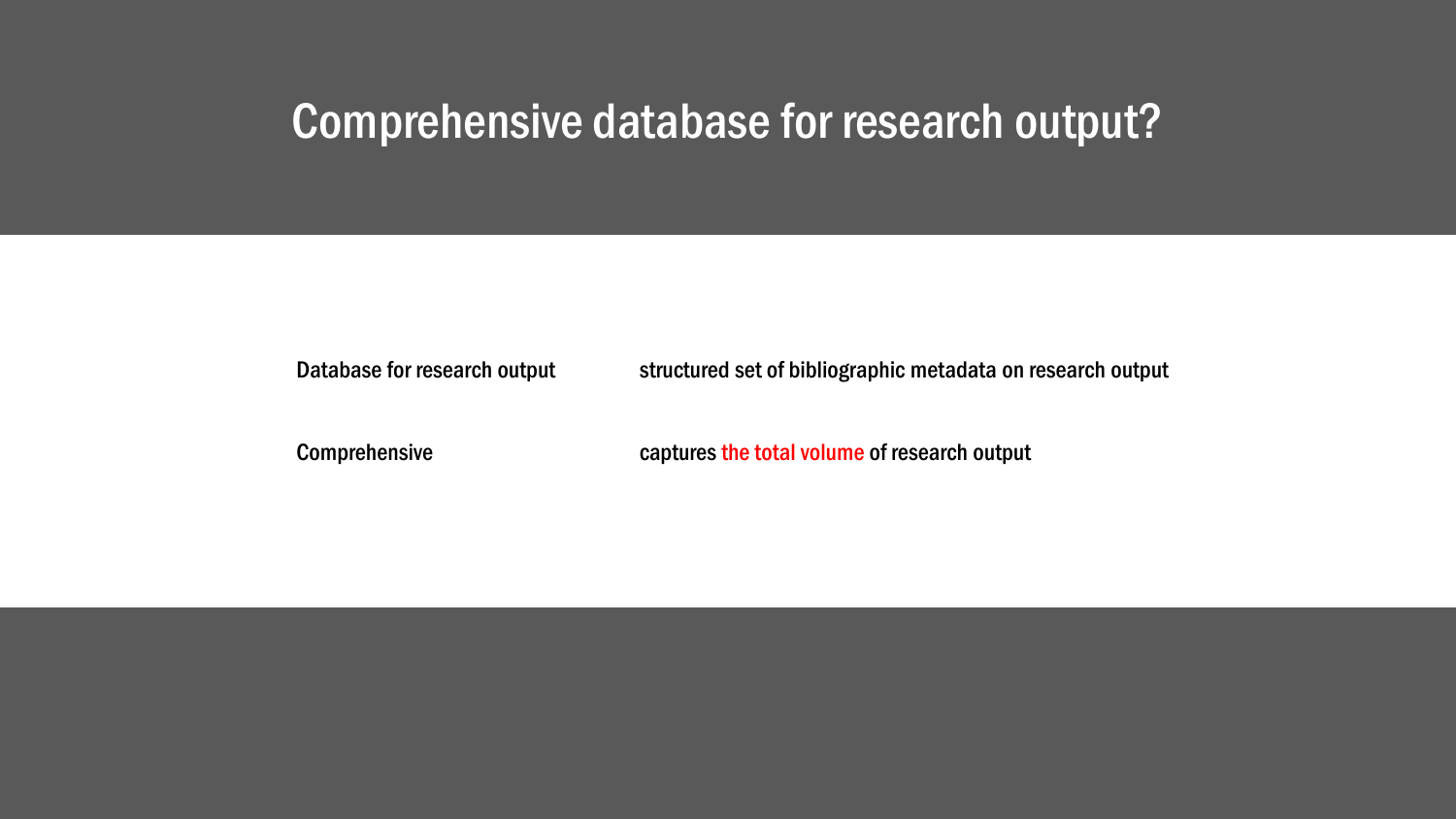### Comprehensive database for research output?

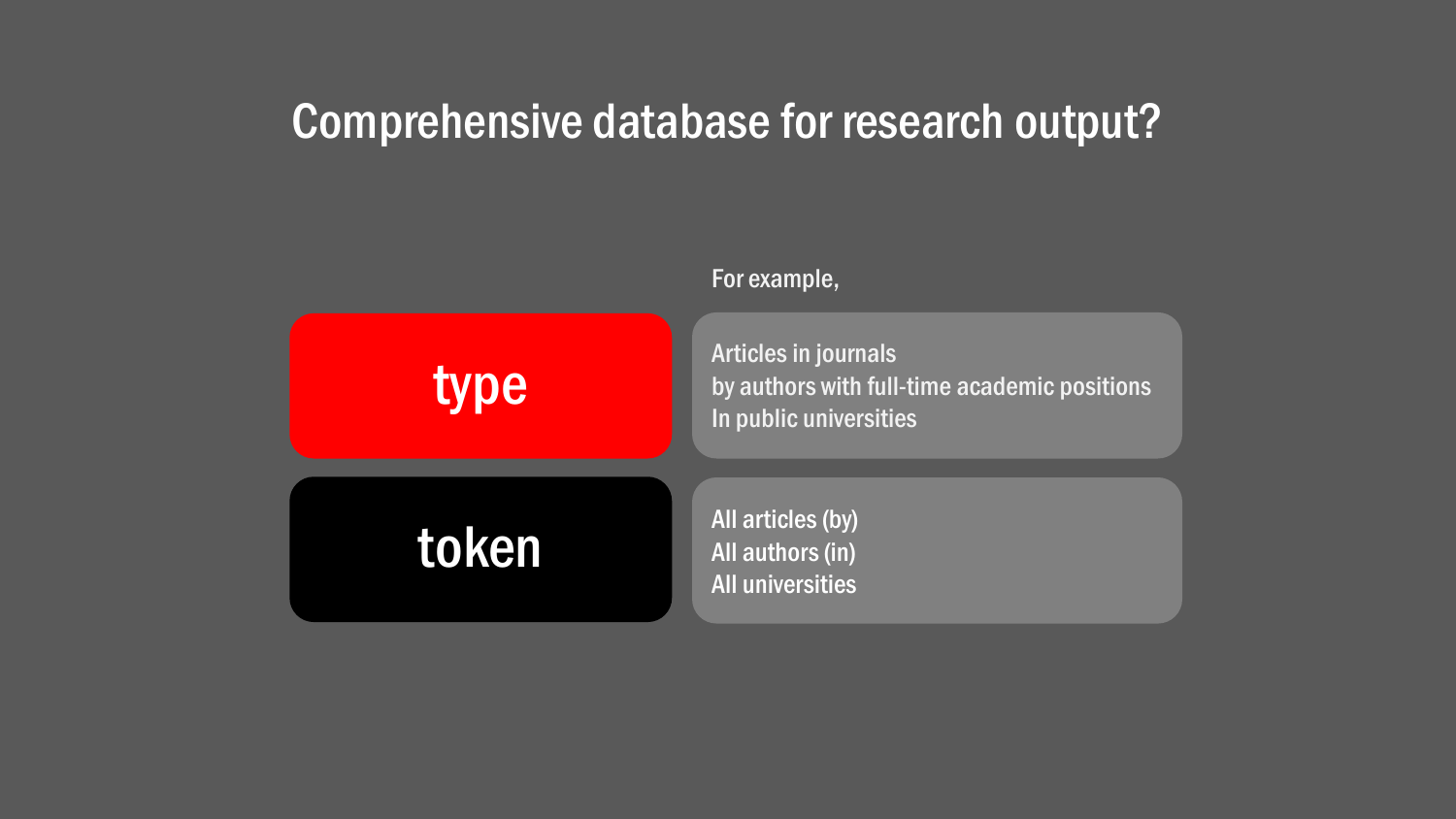## How comprehensive are the European databases?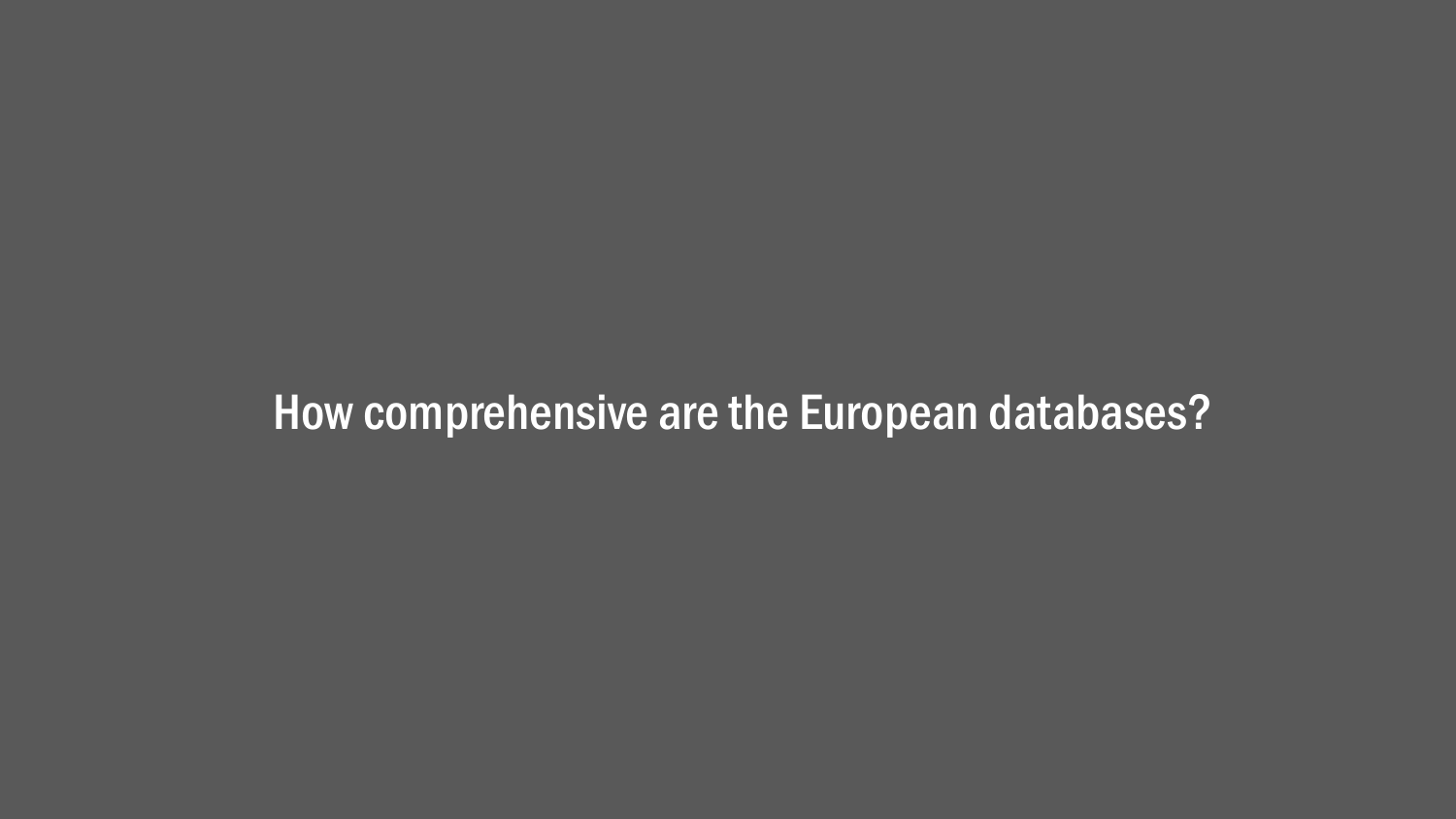## Academic disciplines and language

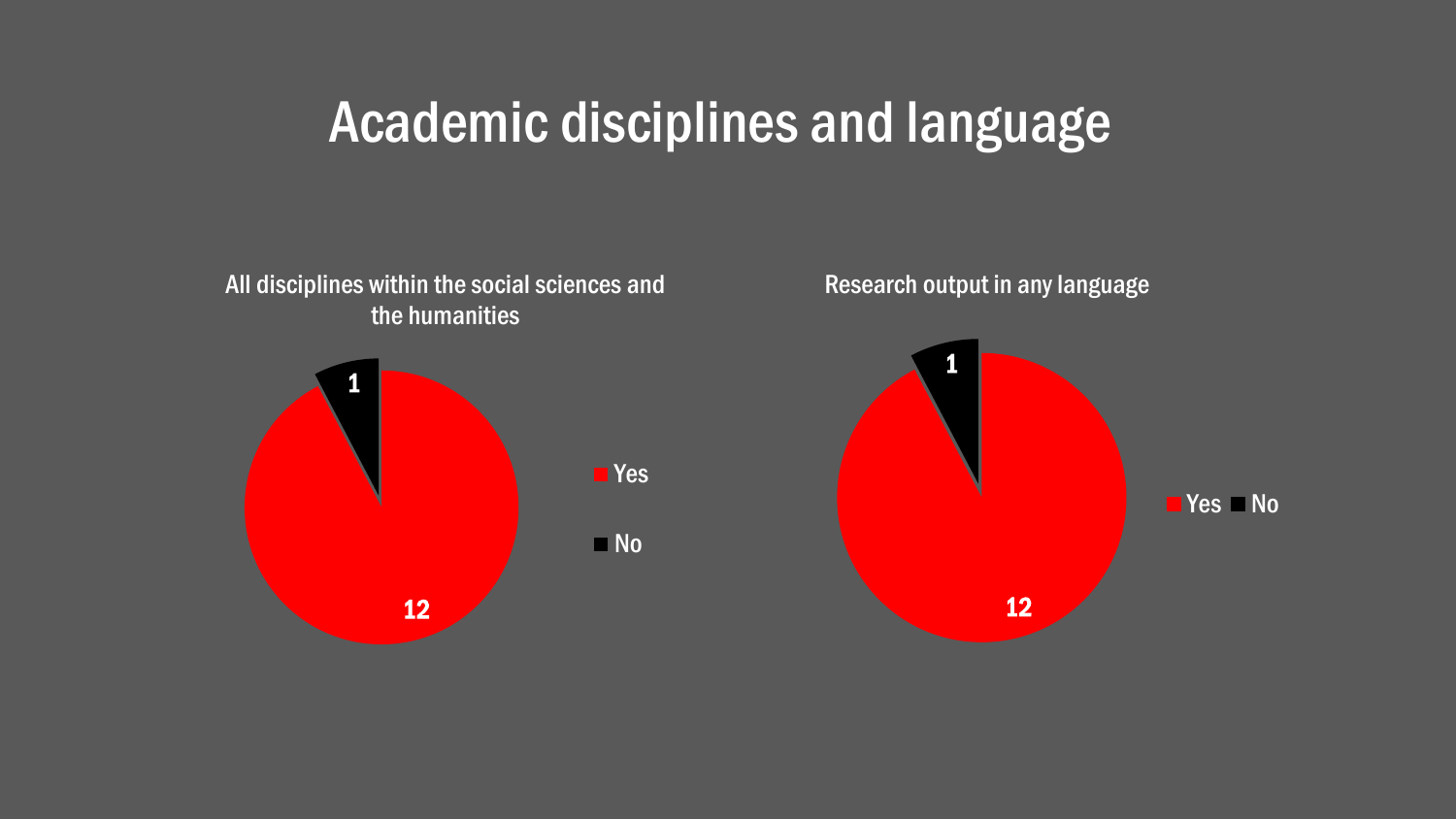#### Range of research organisations represented in national databases

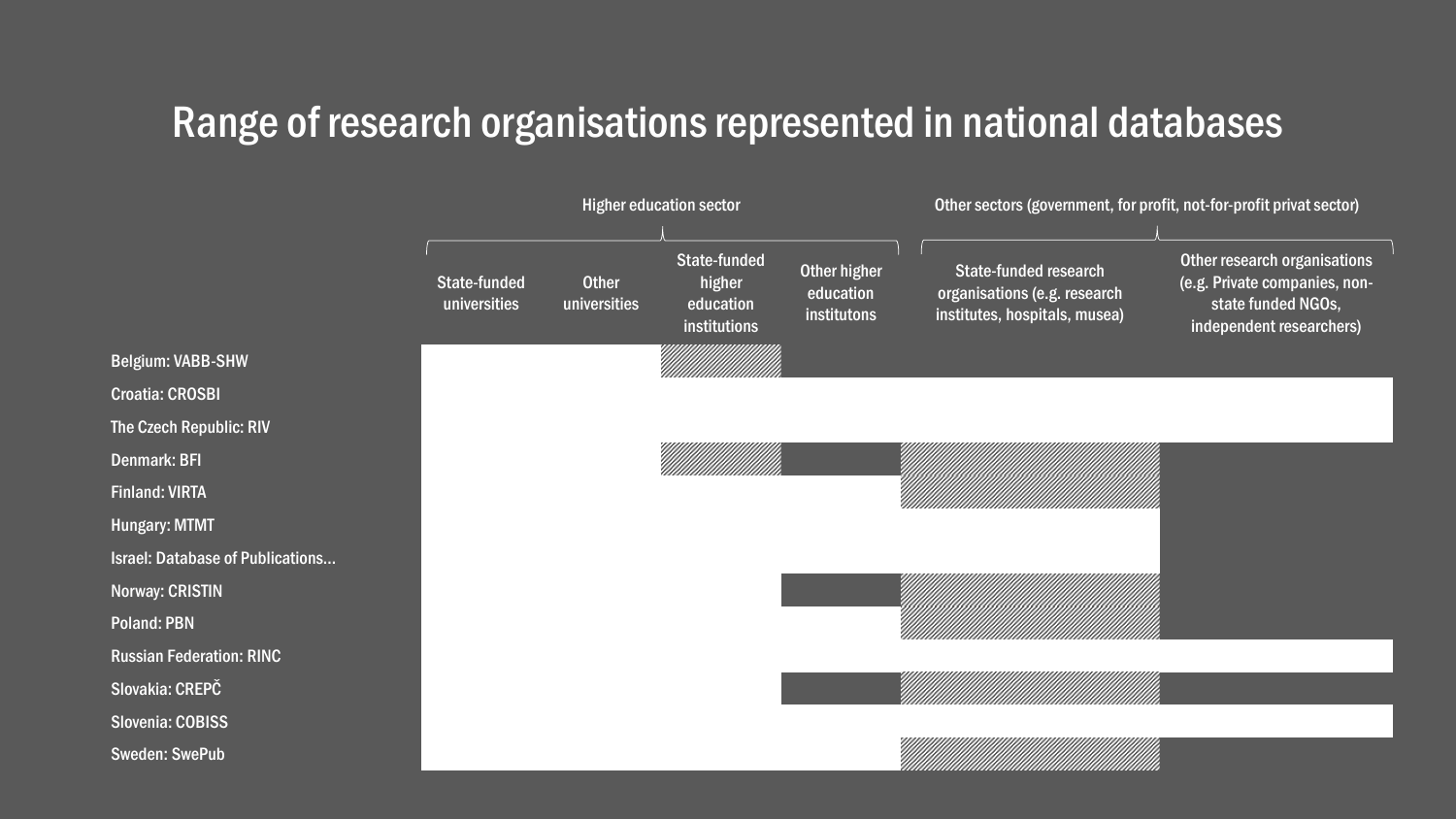# Seniority and job positions of authors

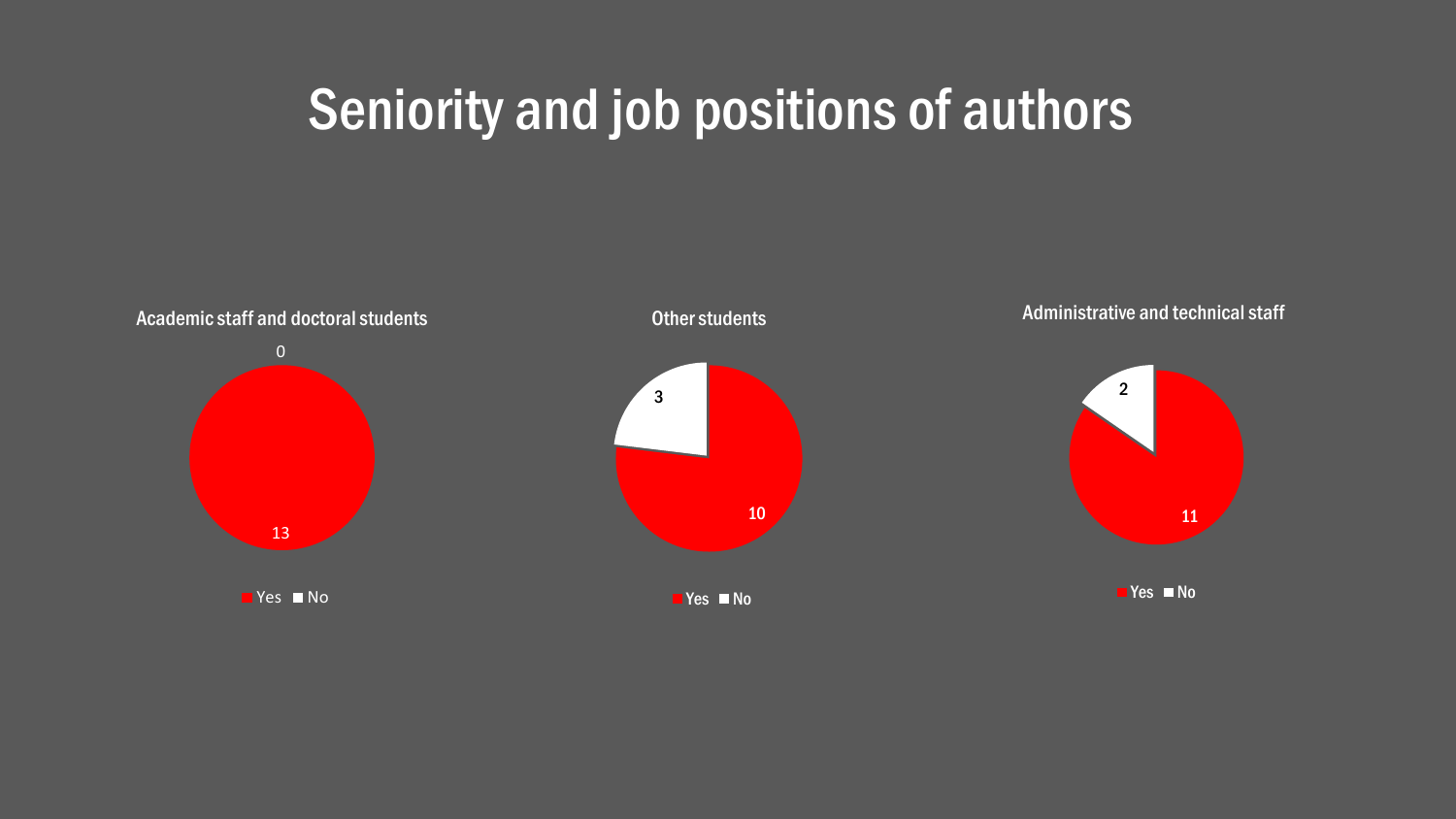# Internationally mobile authors

50%

6 of 12\*\* databases include research output from periods when an author has been affiliated to a foreign institution

\*\* Information was not available for 1 database.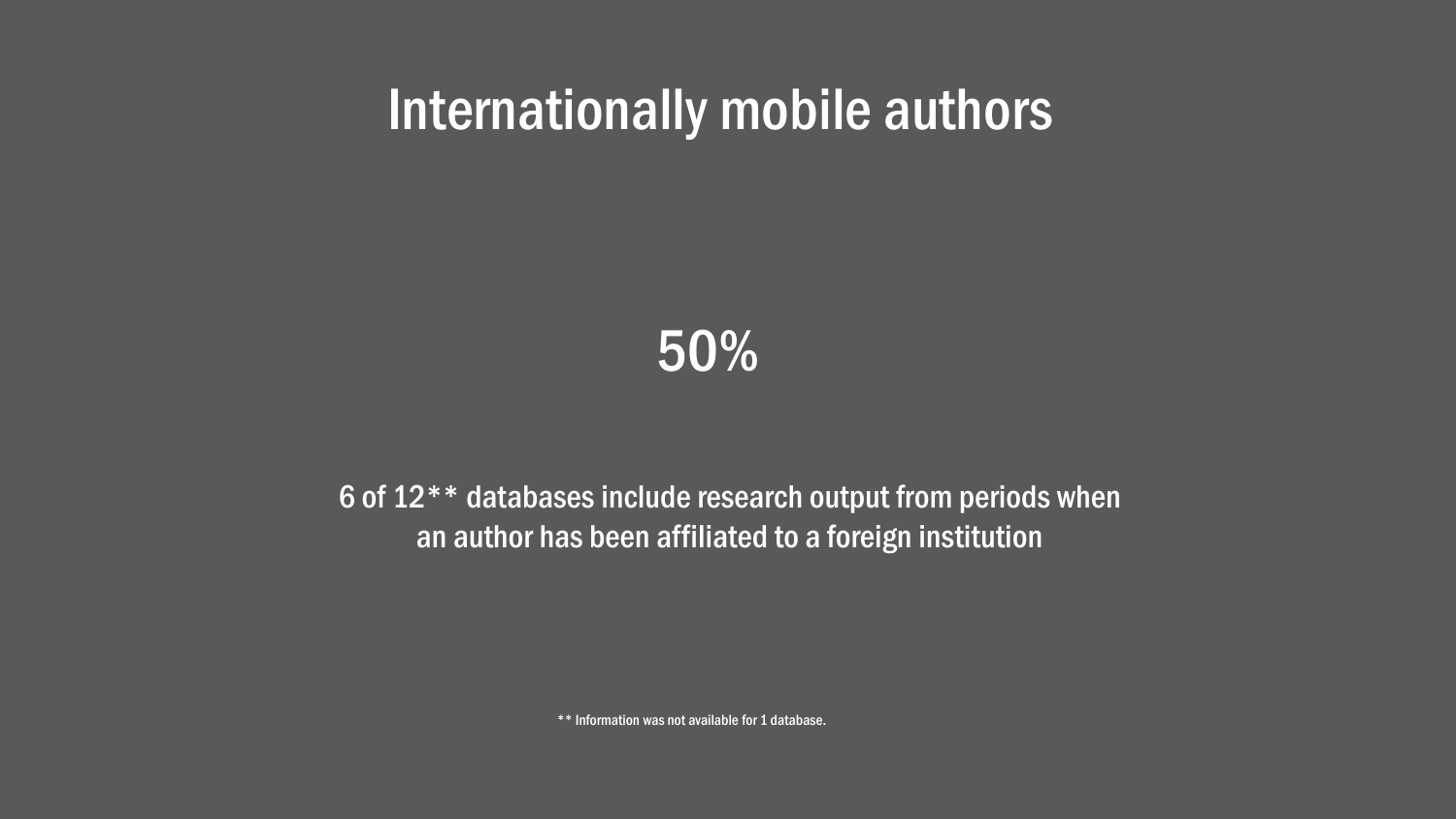## In other words,

All (13\*) databases collect data on research output from (state-funded) universities by academic staff and doctoral students in a form of journal articles from (nearly) all SSH disciplines in (nearly) all languages

\* In the second survey data were collected on 13 databases

…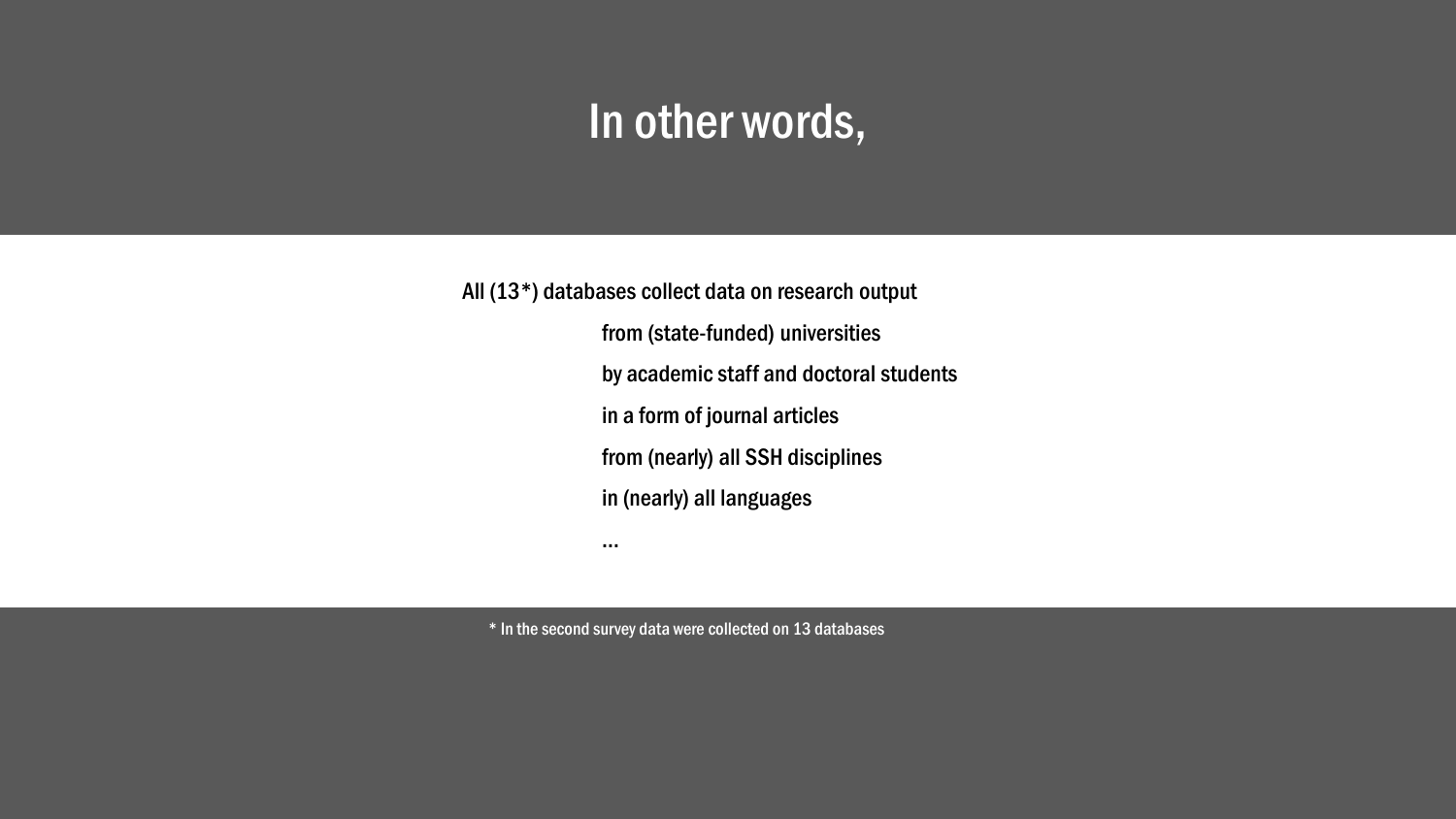## Seeing like a survey\*: challenges

|                 | Questionnaire 39 questions with multiple categories for answers (+open category)                   |  |
|-----------------|----------------------------------------------------------------------------------------------------|--|
|                 | + a manual on how to complete the questionnaire                                                    |  |
| <b>Result</b>   | ambiguous                                                                                          |  |
| <b>Solution</b> | narrative descriptions of 13 databases                                                             |  |
|                 | For which purpose(s) has the database been set up?                                                 |  |
|                 | Which criteria are used to decide upon the inclusion of data on<br>publications within a database? |  |
|                 | Which (implicit and explicit) exclusion criteria can be identified?                                |  |
|                 | Who decides upon the inclusion criteria?                                                           |  |

\*Law, J. (2009). Seeing like a survey. Cultural sociology, 3(2), 239–256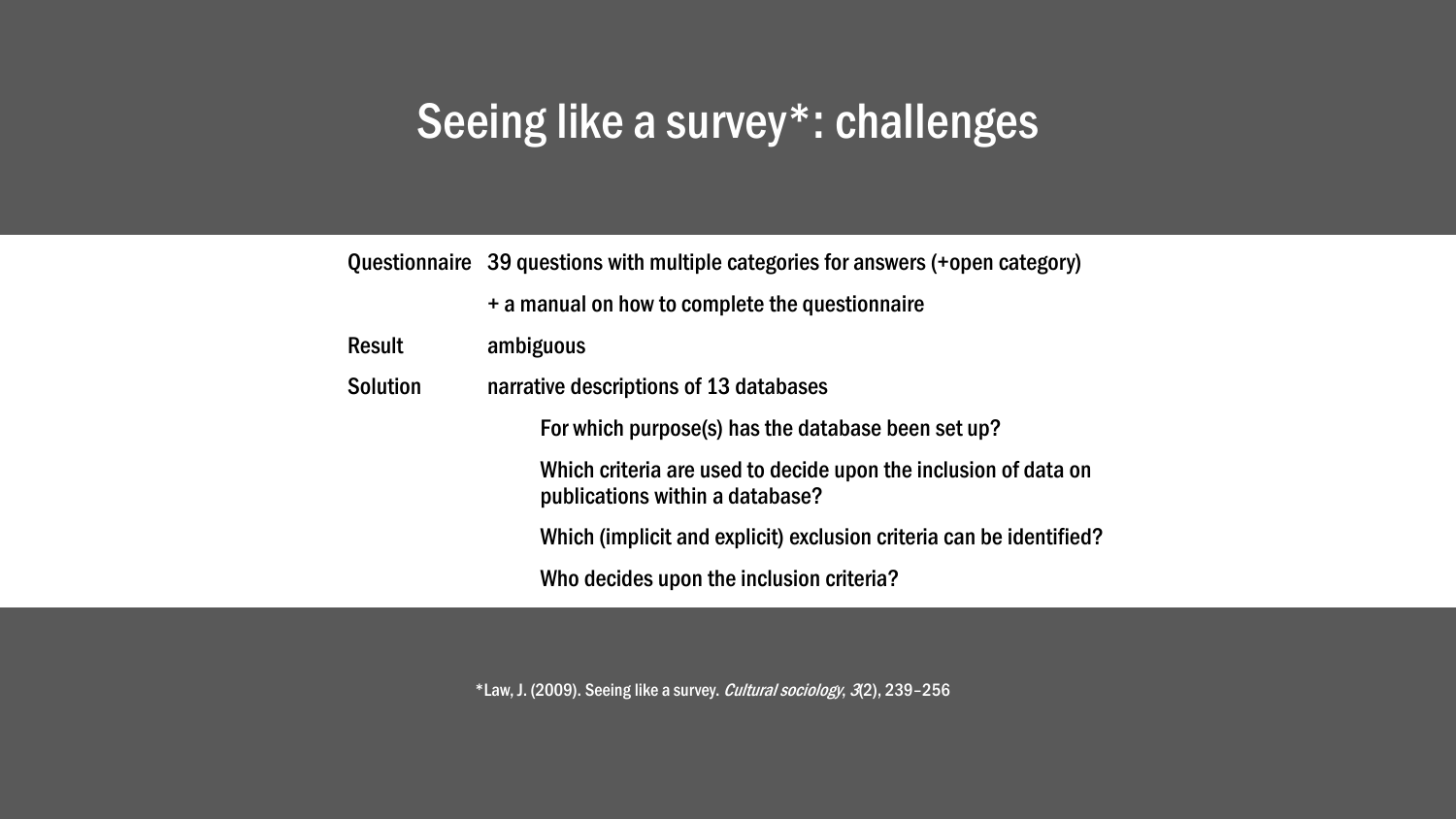## Spreading the word

A manuscript submitted to 'Research Evaluation' (January 25):

Comprehensiveness of national bibliographic databases for social sciences and humanities: findings from a European survey.

#### by

Sīle, L., Pölönen, J., Sivertsen, G., Guns, R., Engels, T. C. E., Arefiev, P., Dušková, M., Faurbæk, L., Holl, A., Kulczycki, E., Macan, B., Nelhans, G., Petr, M., Pisk, M., Soós, S., Stojanovski, J., Stone, A., Šušol, J., Teitelbaum, R.

Findings presented in STI 2017, NWB 2017, Science Online 2018